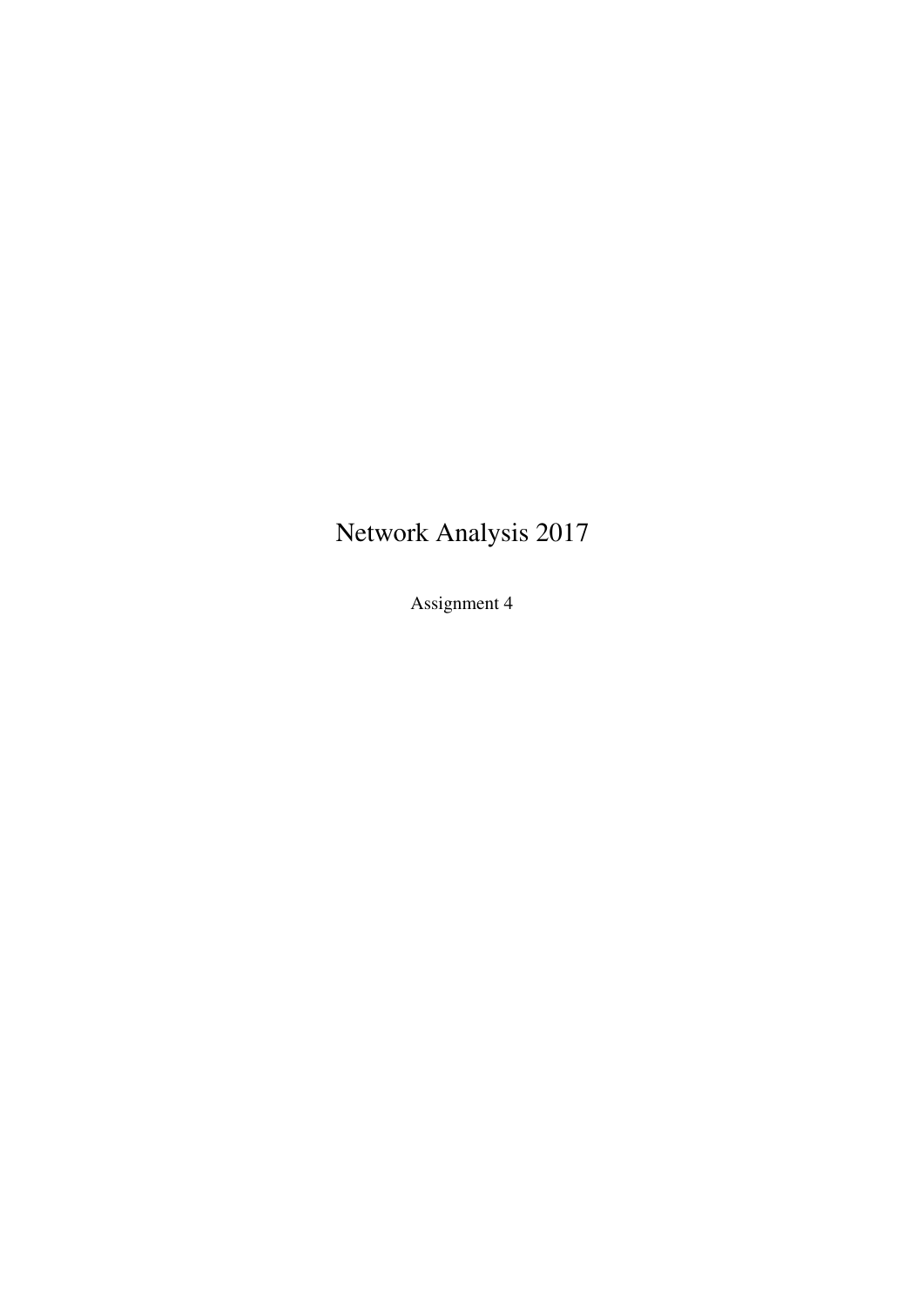# Conceptual Questions

Suppose the folowing model is the *true* data-generating model of nine symptoms:



The circle indicates that generalized anxiety disorder (GAD) is latent and thus not observed.

#### Question 1 (2 points)

Theoretically, what should the Gaussian graphical model (GGM; a network of partial correlation coefficients) of the nine observed symptoms look like? Plot or draw the expected network (use only the numbers as node labels). Tip: Note that GAD is not observed and thus (a) not in the GGM and (b) not a node we can condition on.

г

٠

г

Suppose we are interested in investigating the network structure of people suffering from GAD. We follow the DSM and select only participants in our dataset that have at least 5 of the 9 symptoms.

Question 2 (2 points) Can you explain why such a selection method might be problematic?

## Question 3 (2 points)

One often-used interpretation of edges in a Markov random field is that these may be indicative of potential causal pathways. Do you agree? Why (not)? Note that there is no right or wrong answer to this question and the question will be rated based on the quality of your arguments.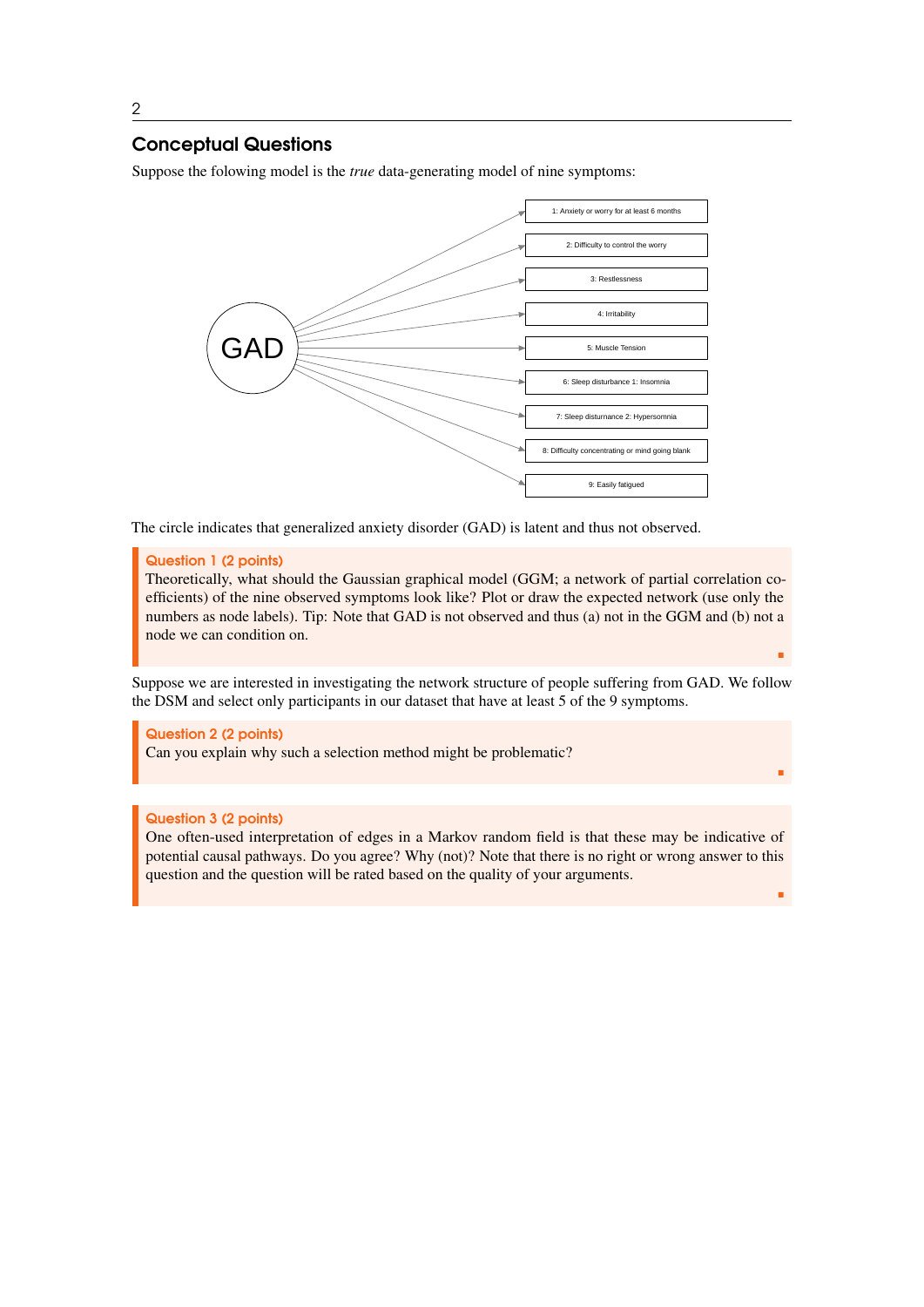## Partial correlation networks

Run the following codes in R:

```
library("psych")
data(bfi)
bfiNoNA <- na.omit(bfi)
bfiSumScores <- data.frame(
  Agreebleness = rowSums(bfilmonA[, 1:5].
  Conscientiousness = rowSums(bfilmonA[, 6:10]),Extraversion = rowSums(bfilmonA[, 11:15]),
  Neuroticism = rowSums(bfiNoNA[,16:20]),
  Openness = rowSums(bfiNoNA[,21:25])
)
```
This creates a data frame bfiSumScores that contains the factor scores of the big 5 inventory data (we used in assignment 1).

Question 4 (1 point) Use the partial.r function from the *psych* package to compute the partial correlations, conditioning on all remaining variables, between (round your results to two digits):

- Agreeableness and Conscientiousness
- Agreeableness and Extraversion

We can compute the sample variance–covariance matrix in R using the cov function:

```
covMat <- cov(bfiSumScores)
round(covMat,2)
```

| ## |                      |          | Agreeableness Conscientiousness Extraversion Neuroticism |      |         |
|----|----------------------|----------|----------------------------------------------------------|------|---------|
|    | ## Agreeableness     | 13.23    | 0.53                                                     | 2.92 | $-2.76$ |
|    | ## Conscientiousness | 0.53     | 7.56                                                     | 1.34 | 4.14    |
|    | ## Extraversion      | 2.92     | 1.34                                                     | 7.16 | 0.49    |
|    | ## Neuroticism       | $-2.76$  | 4.14                                                     | 0.49 | 35.73   |
|    | ## Openness          | 1.71     | 1.69                                                     | 1.75 | 2.65    |
| ## |                      | Openness |                                                          |      |         |
|    | ## Agreeableness     | 1.71     |                                                          |      |         |
|    | ## Conscientiousness | 1.69     |                                                          |      |         |
|    | ## Extraversion      | 1.75     |                                                          |      |         |
|    | ## Neuroticism       | 2.65     |                                                          |      |         |
|    | ## Openness          | 7.03     |                                                          |      |         |

These covariances are hard to interpret and we rather standardize the results to *correlation coefficients*. Let *R* denote the correlation matrix and *S* the variance–covariance matrix. Then, we can obtain the correlation between variables *i* and *j*, element  $r_{ij}$  of the matrix  $\mathbf{R}$ , as follows:

$$
r_{ij} = \frac{s_{ij}}{\sqrt{s_{ii}}\sqrt{s_{jj}}}.
$$

#### Question 5 (1 point)

Use the formula above to compute the correlation between Agreeableness and Conscientiousness. Then, use the cov2cor function to compute all correlations.

We can use solve(covMat) to *invert* a variance–covariance matrix:

$$
K=S^{-1}.
$$

٠

г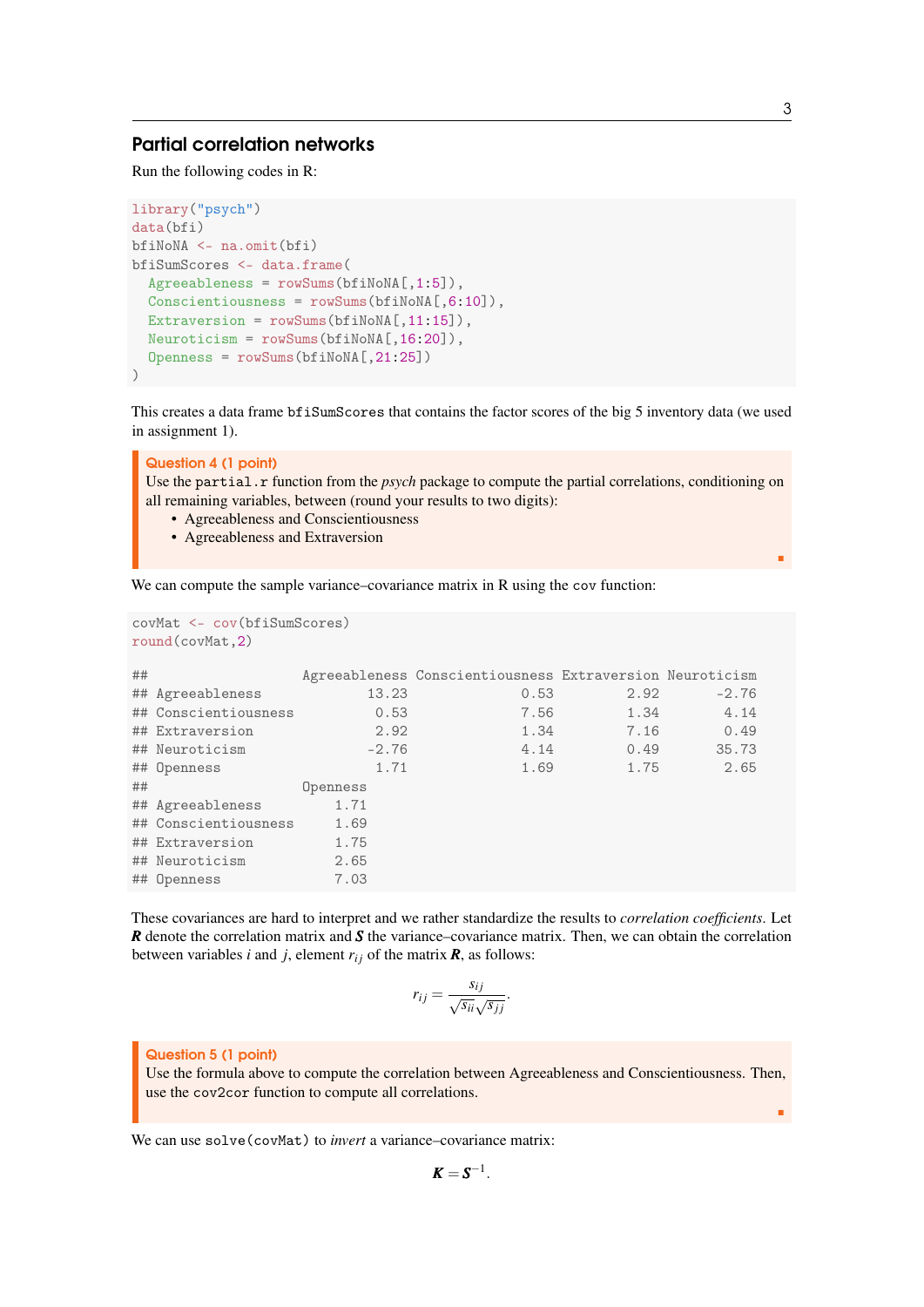This *precision matrix* K (kappa) can be standardized to obtain the partial correlation coefficient matrix *P* (the partial correlation between variable *i* and *j* after conditioning on all other variables in the dataset):

$$
p_{ij} = \begin{cases} -\frac{\kappa_{ij}}{\sqrt{\kappa_{ii}}\sqrt{\kappa_{jj}}} & \text{if } i \neq j \\ 1 & \text{if } i = j \end{cases}.
$$

#### Question 6 (2 points)

Use the formula above to compute the partial correlation between Agreeableness and Conscientiousness. Then, compute all partial correlations (note the similarity between the expression above and standardizing covariances to correlations). Plot the resulting partial correlation matrix as a network using the *qgraph* function, and compare your results to your answer in question 1.

We can also perform multiple regressions. For example, we can regress Agreeableness on all other variables:

г

г

п

```
# Fit regression model:
fitA <- lm(Agreeableness ~ Conscientiousness + Extraversion + Neuroticism + Openness,
           data = bfiSumScores)
# Obtain coefficients:
coefA <- coef(fitA)
# Obtain residual standard deviation:
```

```
sdA <- sigma(fitA)
```
Question 7 (2 points) Perform a multiple regression of Conscientiousness on all other variables, and confirm:

$$
\rho_{ij} = \frac{\gamma_{ij}\mathrm{SD}\left(\varepsilon_{j}\right)}{\mathrm{SD}\left(\varepsilon_{i}\right)} = \frac{\gamma_{ji}\mathrm{SD}\left(\varepsilon_{i}\right)}{\mathrm{SD}\left(\varepsilon_{j}\right)}
$$

Tip: If  $i = 1$  indicates Agreeableness, then  $\gamma_i$  is the R object coef A[2] and SD( $\varepsilon_i$ ) is the R object sdA

#### Question 8 (1 point)

Using summary on the results of both regression models you ran above, do you judge the partial correlation between Agreeableness and Conscientiousness significant?

To make things simpler, we can use the *bootnet* package:

```
library("bootnet")
## Loading required package: ggplot2
```

```
##
## Attaching package: 'ggplot2'
## The following objects are masked from 'package:psych':
##
## %+%, alpha
## This is bootnet 1.0.1
## For questions and issues, please see github.com/SachaEpskamp/bootnet.
# Estimate network:
Network <- estimateNetwork(bfiSumScores, default = "pcor")
```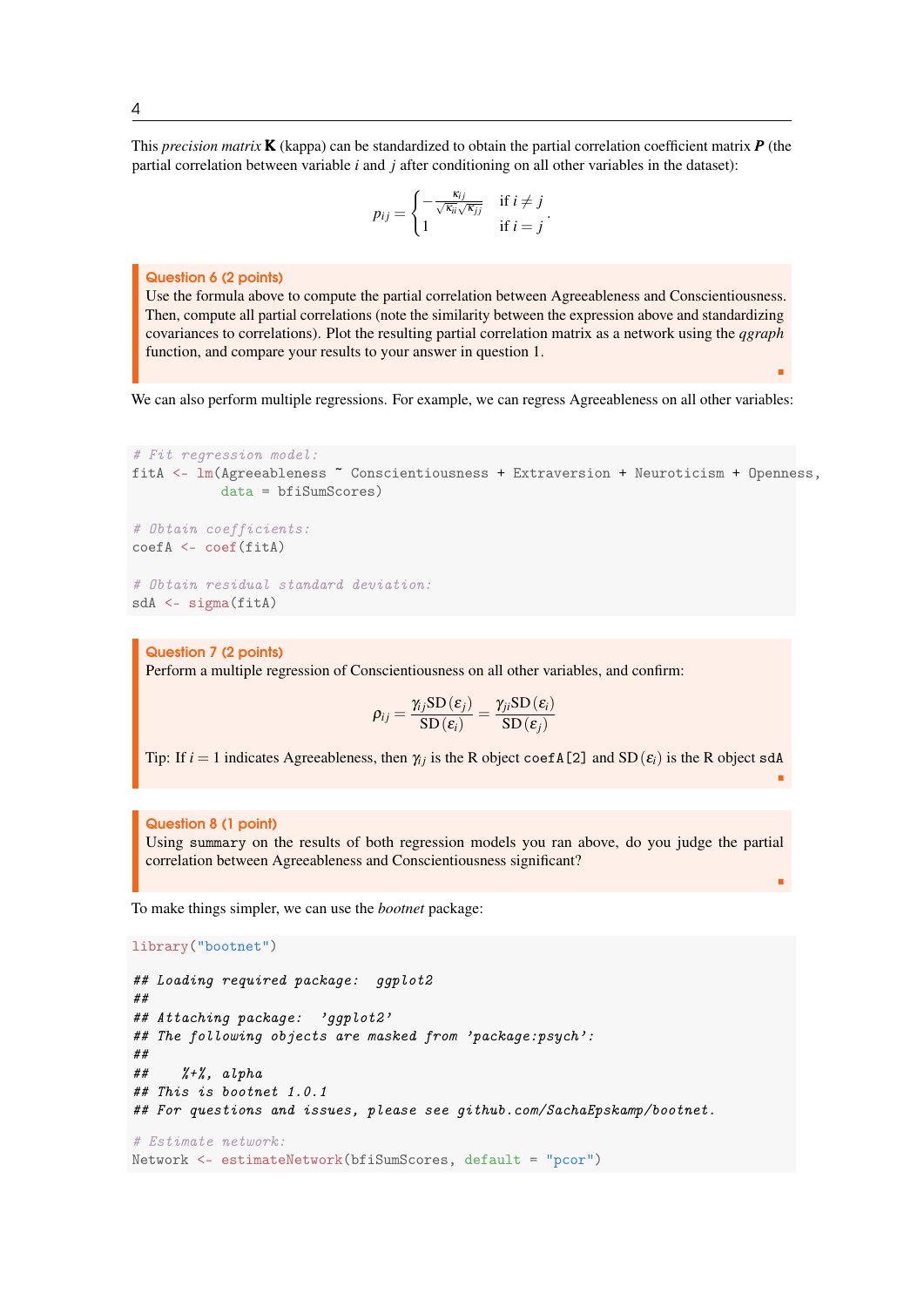```
## Estimating Network. Using package::function:
## - qgraph::qgraph(..., graph = 'pcor') for network computation
## - qgraph::cor_auto for correlation computation
## - using lavaan::lavCor
## - psych::corr.p for significance thresholding
# Weights matrix:
Network$graph
## Agr Cns Ext Nrt Opn
## Agr 0.0000000 0.0140859 0.266929542 -0.163656312 0.1344642
## Cns 0.0140859 0.0000000 0.129378030 0.225074249 0.1585909
## Ext 0.2669295 0.1293780 0.000000000 0.004107258 0.1708875
## Nrt -0.1636563 0.2250742 0.004107258 0.000000000 0.1412214
## Opn 0.1344642 0.1585909 0.170887513 0.141221411 0.0000000
```

```
# Plot network (defaults to colorblind theme)
plot(Network, layout = "circle")
```


## Question 9 (1 point)

Look at the help page of estimateNetwork and find a way to remove partial correlations that are not significant after a bonferroni corrected significance test. How many edges are then removed? Plot the resulting network.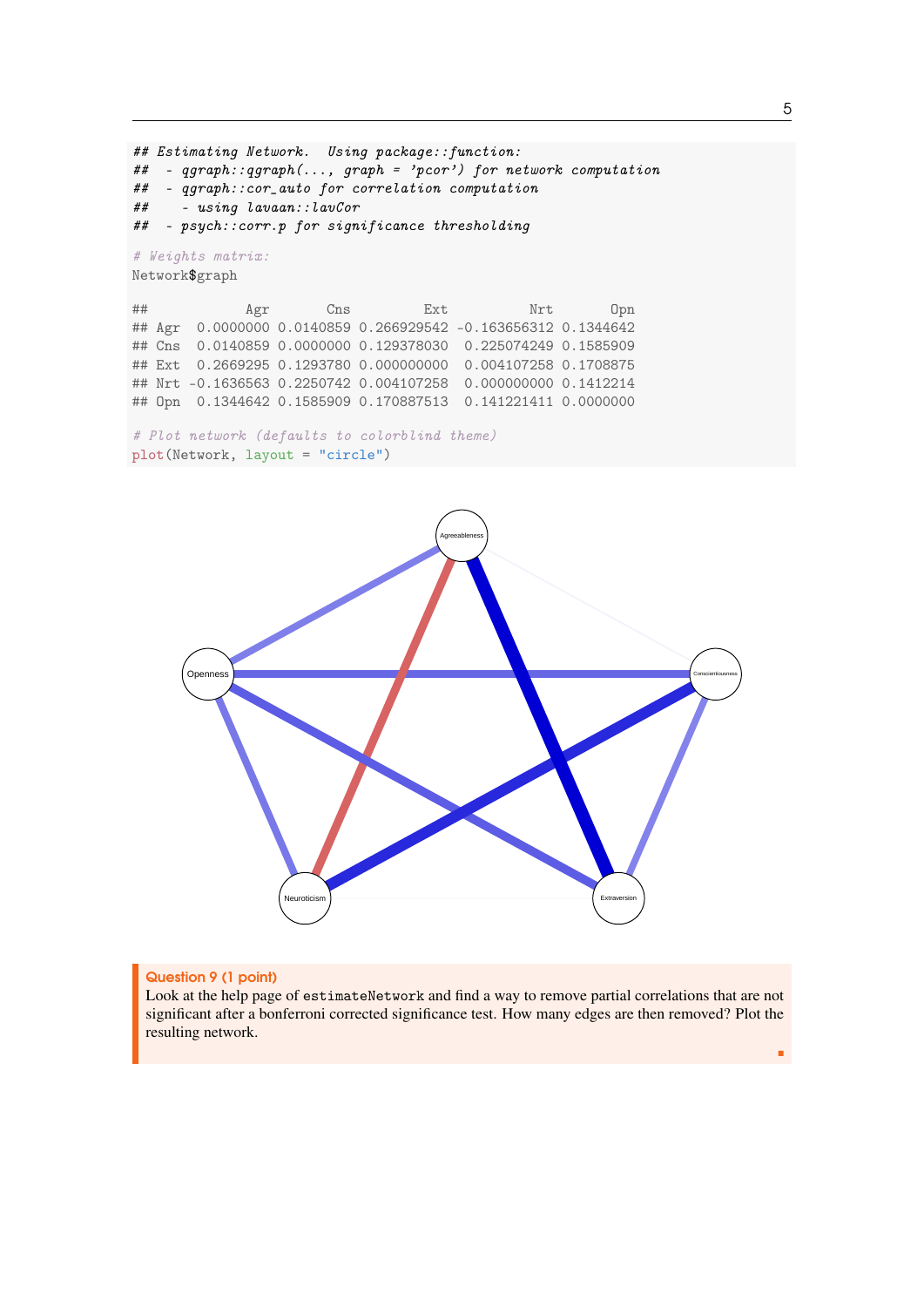# Ising models

Load the dataset we used last week in the assignment:

```
datafile <- read.table(file='http://borsboomdenny.googlepages.com/datafile.txt')
```
We can perform a logistic regression of smoke on all other variables as follows:

```
fit_try <- glm(smoke ~ try + susceptible + fingers + genes + cancer,
              family = "binomial", data = datafile)
```
## Question 10 (2 points)

Perform nodewise regressions for each variable given all other variables to obtain all edge weights of the Ising model. You get two estimates for each edge, which you should average to obtain a single estimate per edge. Combine these in a matrix, and plot the corresponding graph using *qgraph*.

г

٠

We can obtain the Ising model also using bootnet:

```
IsingNet <- estimateNetwork(datafile, default = "IsingSampler", method= "uni")
## Estimating Network. Using package::function:
## - IsingSampler::EstimateIsing for network computation
plot(IsingNet)
```


6